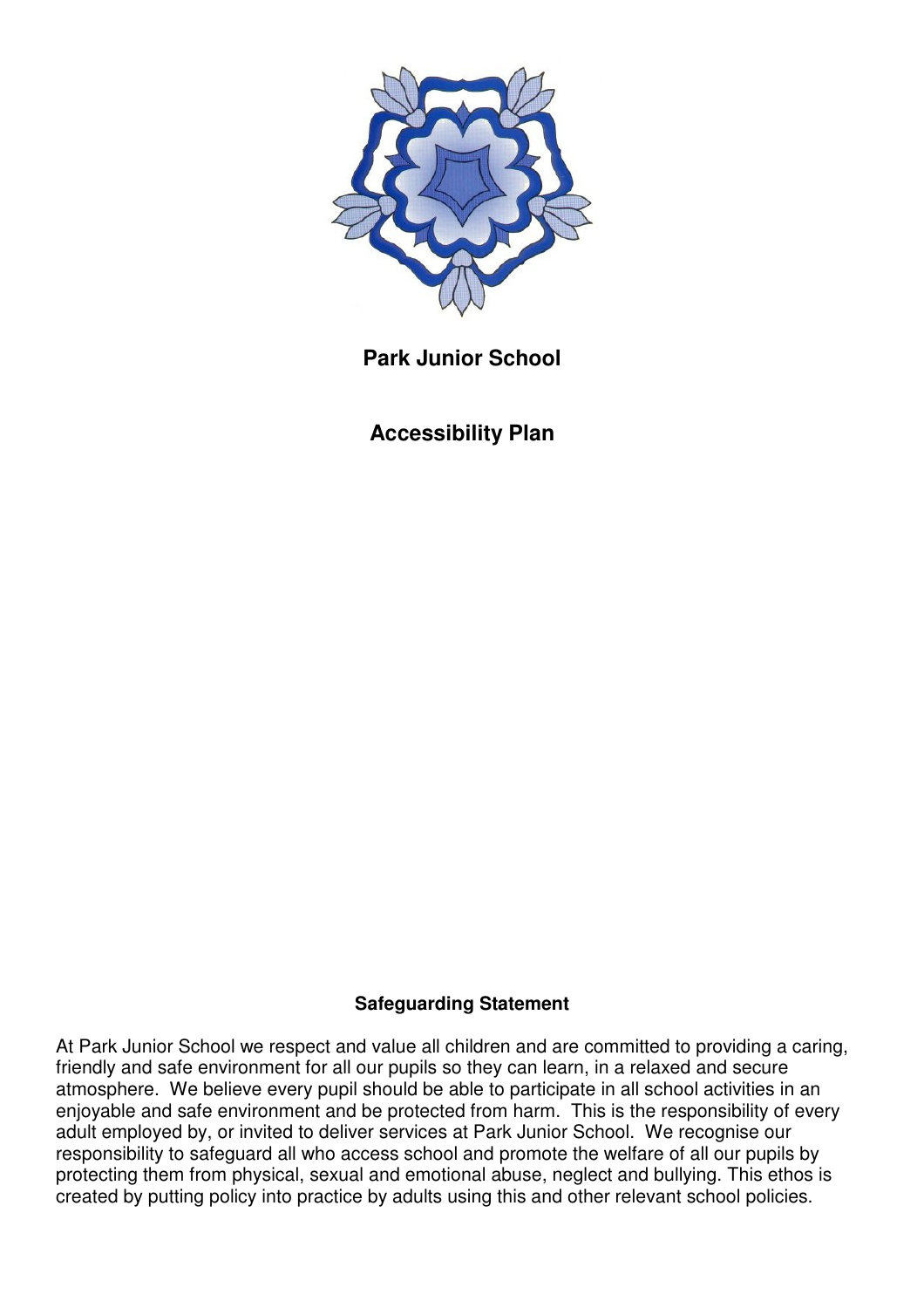| <b>Number</b> | <b>Version Purpose/Change</b>                   | Author/<br><b>Reviewer</b> | <b>Date</b>      |
|---------------|-------------------------------------------------|----------------------------|------------------|
| 0.1           | <b>Reviewed</b>                                 | <b>RG</b>                  | <b>Nov 2015</b>  |
| 0.2           | <b>Reviewed</b><br><b>Ratified by Governors</b> | <b>RG/SR</b>               | Feb 2017         |
| 0.3           | <b>Reviewed</b><br><b>Ratified by Governors</b> | <b>RG/SR</b>               | <b>Sept 2017</b> |
| 0.4           | <b>Reviewed</b><br><b>Ratified by Governors</b> | LR/SR/RG                   | <b>Sept 2019</b> |
|               |                                                 |                            |                  |
|               |                                                 |                            |                  |
|               |                                                 |                            |                  |

## **Park Junior School**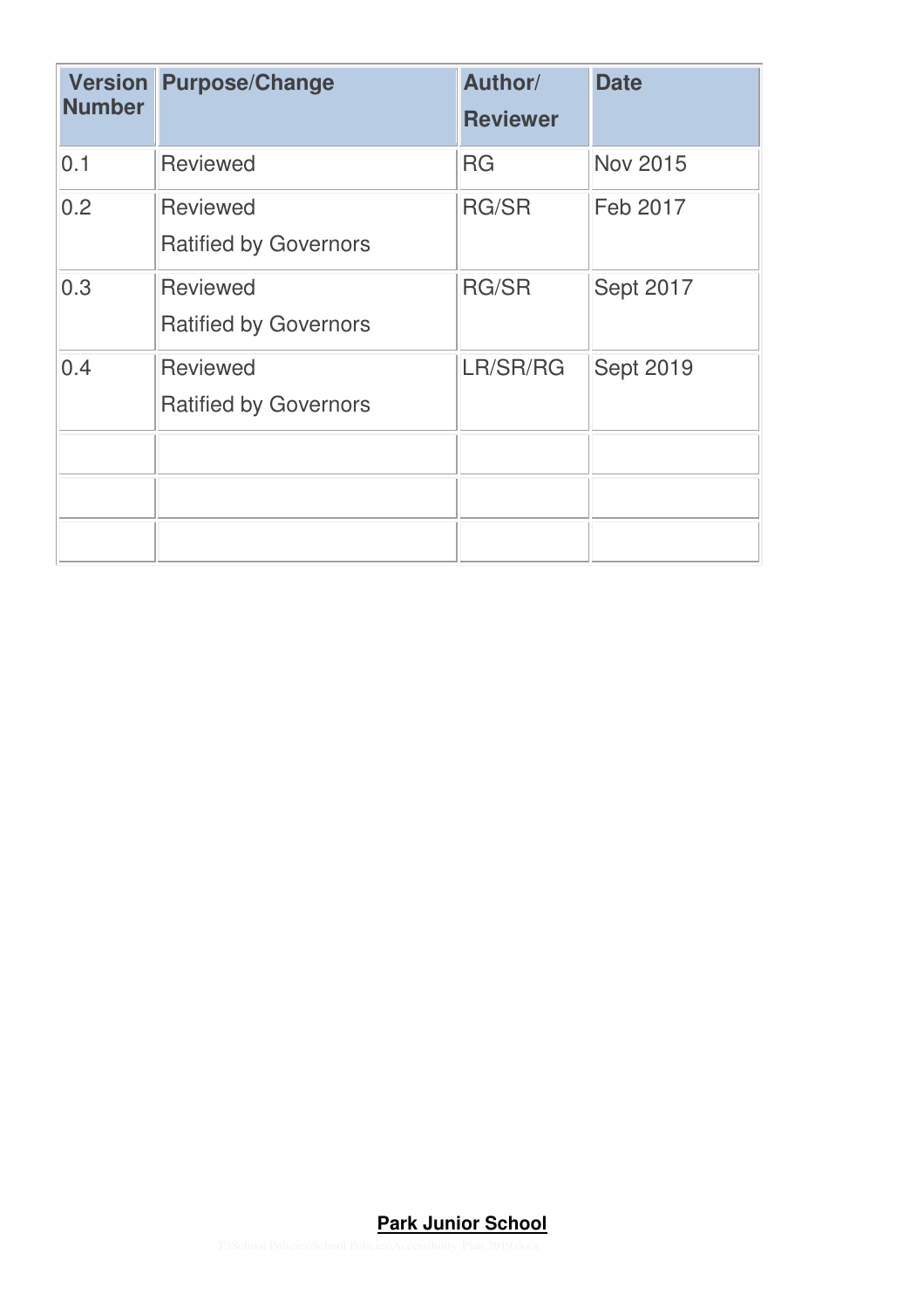## **Accessibility Plan**

## **Contents**

- 1.0 Introduction
- 2.0 What is meant by the term "disability"?
- 3.0 Principles
- 4.0 The Scope of the Plan
- 5.0 Other Related School Policies
- 6.0 Key Aims
- 7.0 Actions to ensure equality for pupils with disabilities
- 8.0 Monitoring Procedure
- 9.0 Appendix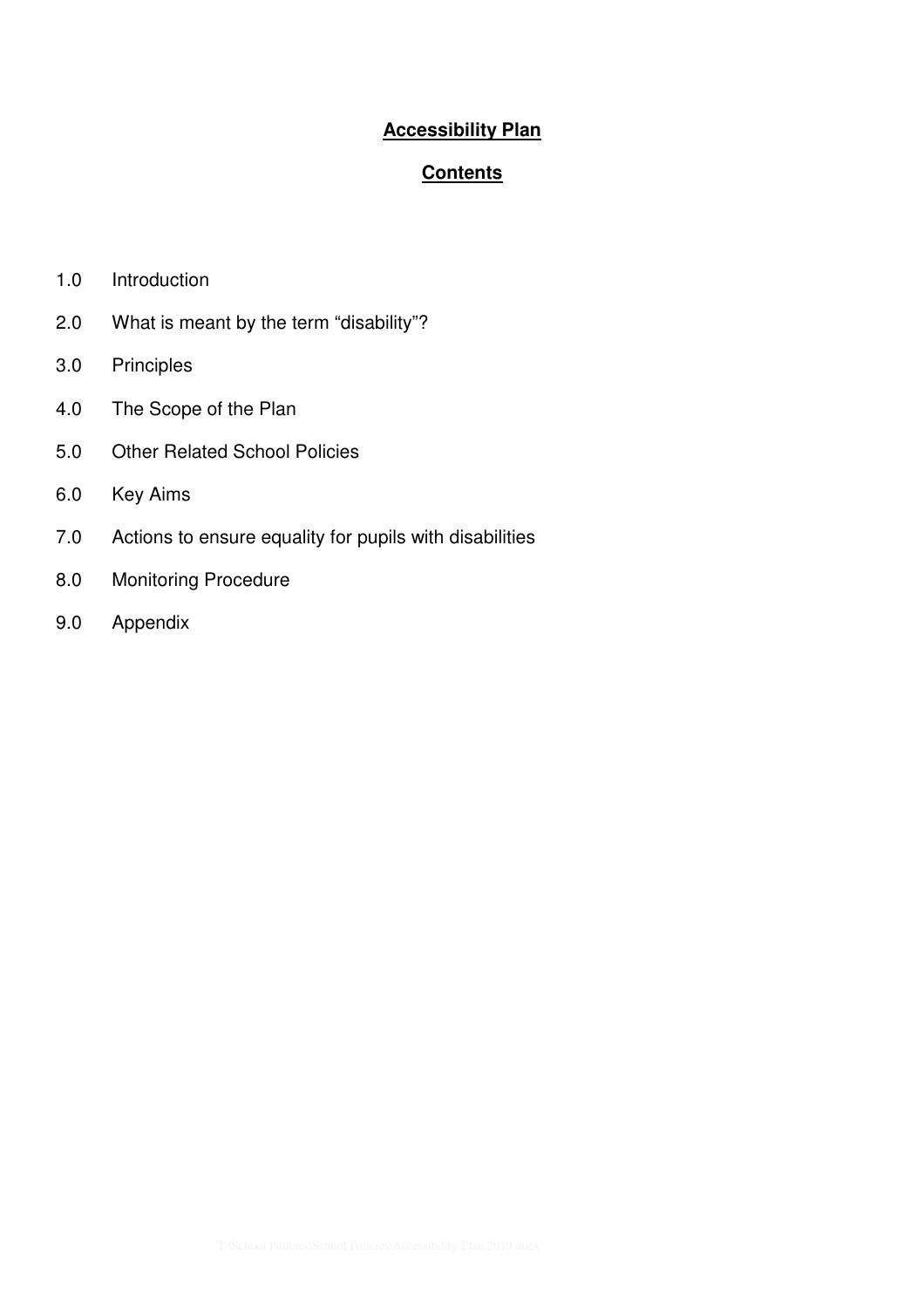### **Accessibility Plan**

### **1.0 Introduction**

Park Junior School strives to ensure that the culture and ethos of the school are such that, whatever the abilities and needs of members of the school community, everyone is equally valued and treats one another with respect. Pupils are provided with the opportunity to experience, understand and value diversity

## **2.0 What is meant by the term "disability"?**

#### **The definition of disability is**

#### **"A person suffers a disability if he or she has a physical or mental impairment that has a substantial or long term adverse effect on his or her ability to carry out normal day to day activities."**

Physical or mental impairments can include sensory impairments (such as those affecting sight and hearing) and learning difficulties. This definition also covers certain medical conditions when they have a long term and substantial effect on pupils' everyday lives.

### **3.0 Principles**

We recognise our duty under the Disability Discrimination Act (1995) as amended by the SENDA (2001)

"From September 2002, it will be unlawful for schools and LEAs to discriminate against disabled pupils in their admissions and exclusions, education and associated services."

By education and associated services is meant preparation for entry to the school, the curriculum, teaching and learning, classroom organisation, timetabling, grouping of pupils, homework, access to school facilities, activities to supplement the curriculum, school sports, school policies, breaks and lunchtimes, the serving of school meals, interaction with peers, assessment arrangements, school discipline and sanctions, school clubs and activities, school trips, the school arrangements for working with other agencies and preparation of the pupils for the next phase of education. Schools and LEAs must:

- Not treat disabled pupils less favourably and
- Take reasonable steps to avoid putting disabled pupils at a substantial disadvantage (the "reasonable adjustment" duty)

The Local Education Authority and school governors have the duty to publish Accessibility Strategies and Plans.

(Please refer also to Park Junior School's Disability Equality Scheme)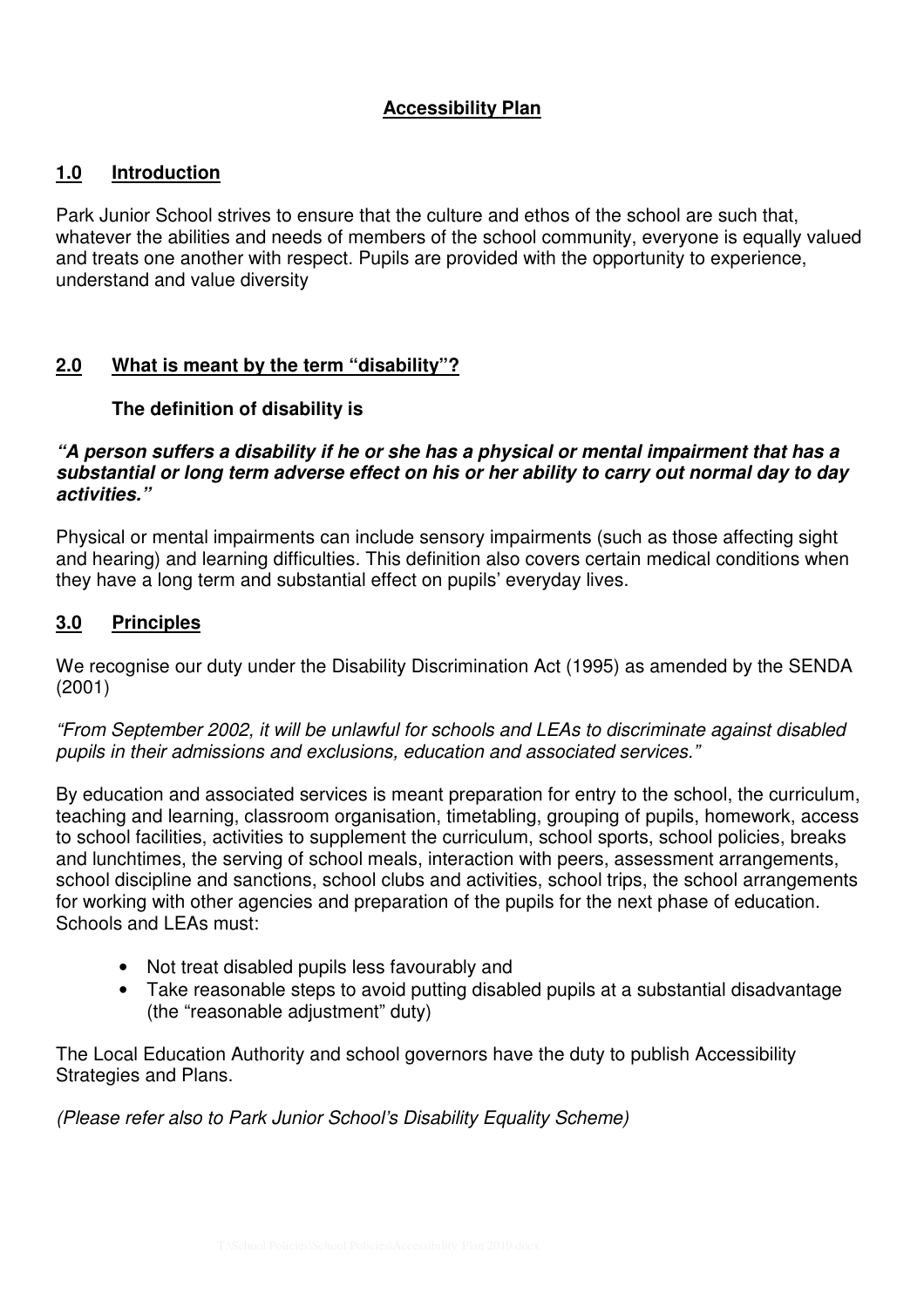# **4.0 The Scope of the Plan**

The plan covers all three main strands of the planning duty:

#### **1. Improving the physical environment of the school for the purpose of increasing the extent to which disabled pupils are able to take advantage of education and associated services.**

This strand of the planning duty covers aids to improve the physical environment of this school and physical aids to access education. The physical environment includes things such as steps, stairways, kerbs, exterior services and paving, parking areas, building entrances and exits (including emergency escape routes), internal and external doors, gates and toilets and washing facilities, lighting, ventilation, lifts, floor coverings, signs and furniture. Aids to physical access include ramps, handrails, lifts, widened doors, electromagnetic doors, adapted toilets and washing facilities, adjustable lighting, blinds and way finding systems.

Park Junior School is a relatively modern school (1984) with sensible basic provision for disabled pupils.

The main reception has provision for disabled access as does the main door used by external lettings and the door into the lower school. All of the building is on one storey and where there is a slight drop in floor level in the main corridor a ramp is provided. In the event of the need a hand rail could be placed on one side of this ramp if it were found to be necessary.

Two disabled toilets with a wide access door suitable for wheel chairs are provided along with grab rails.

Physical aids to access education cover such things as ICT equipment, enlarged computer screens and keyboards, switches, specialist desks and chairs and portable aids for children with motor co-ordination and poor hand eye skills, such as extra robust equipment and specialist pens and pencils.

In recent years at Park Junior School applications have been made to LEA departments for additional specialist equipment such as adapted chairs and computer hardware.

In maintained schools such as Park Junior School, the provision of a special piece of equipment or extra assistance will usually be made through the SEN framework and to a lesser extent through the planning duty which applies to all schools. The distinction between auxiliary aids and services which are provided through the SEN route and those provided under the planning duty is that the SEN duties relate to the individual, whereas the planning duty relates to the provision of aids or services in terms of the population (and future populations) of the school. For example a pupil with visual impairment might have low vision aids provided through the statement of SEN but the school might as a general measure provide blinds and adjustable lighting through the planning duty.

Classrooms with windows facing the playground have had solar film fitted to reduce the glare, improve security and give privacy. The school hall windows has also had this film fitted. A considerable number of aids to writing and reading have been purchased to provide easier accessibility to many children.

Park Junior School provides a mobility space in its car park, outside the main reception doors and with a lowered curb for ease of access.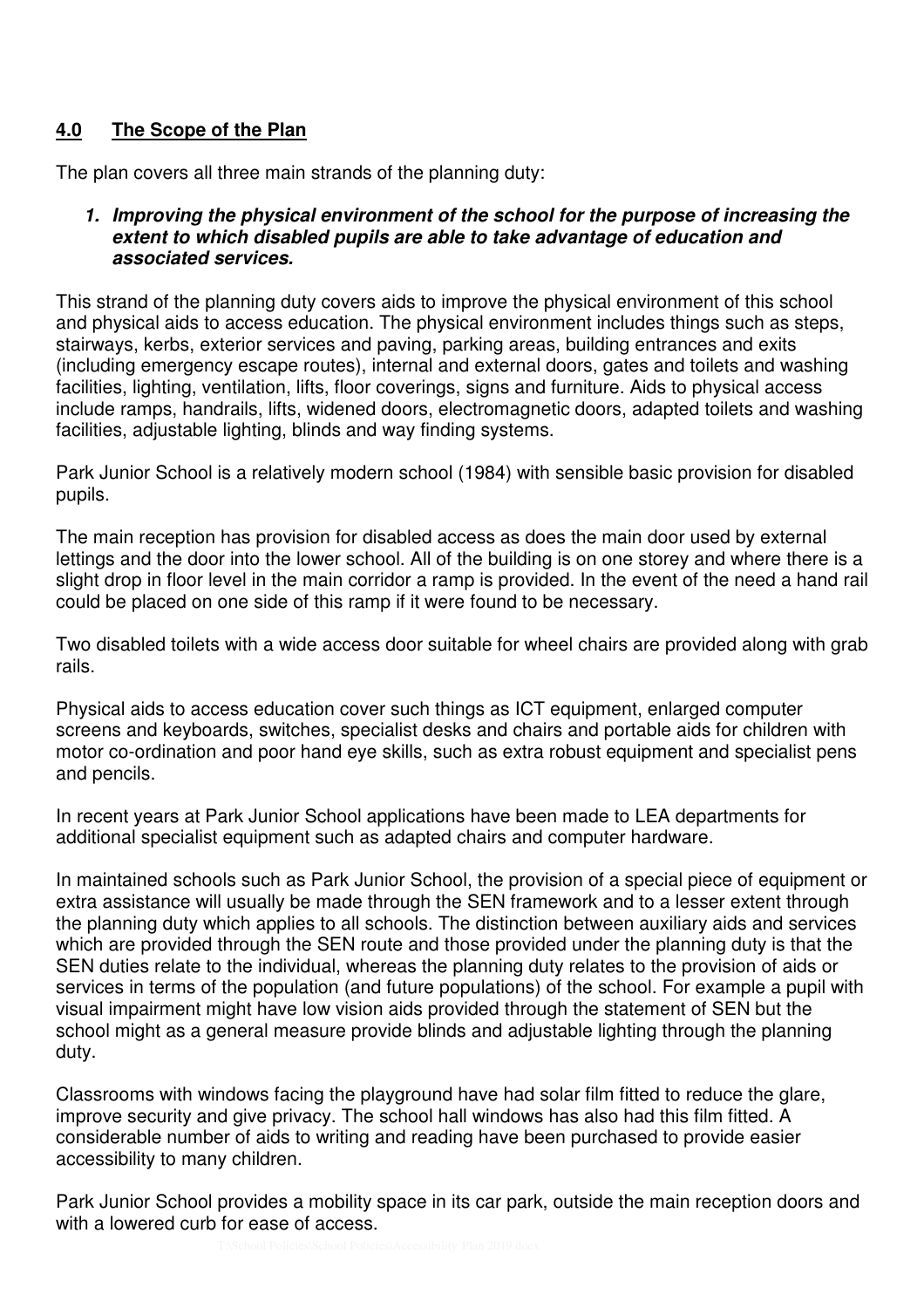Vehicle access to Park Junior School is restricted between 8.40-9.05am and 3.10-3.40pm, with the school gates being locked. This is to safeguard the movement of people through the main entrance at key times. Access arrangements for any mobility people and parents who have special requirements are made with the individuals. Special arrangements are made for parents of pupils with mobility badges to give them full access to the school during the times the gates are locked. The parents concerned have the code to the gate lock.

Park Junior School issues car park permits to parents who need to be able to park close to the school buildings. These are issued through the school office with an application form which is sent to the head teacher. They are issued on an annual basis.

# **2. Increase the extent to which disabled pupils can participate in schools' curriculums**

This strand of the planning duty is intended to improve access to a full, broad and balanced curriculum. It covers a range of elements including ensuring that teaching and learning is accessible through school and classroom organisation and support, especially deployment of staff, timetabling, curriculum options and staff information and training.

Schools will be expected to plan to improve progressively access to the curriculum for all disabled pupils although many adjustments to access will be dependent on individual needs and may be provided through the SEN framework. The accessibility strategies and plans will help ensure that schools are planning and preparing to respond to the particular needs of individual pupils.

At Park Junior School we see all of the curriculum and provision as being accessible to all pupils regardless of whether they are able bodied or disabled pupils. This links with our equality of opportunity ethos. In terms of pupils with special academic needs, provision of a differentiated curriculum ensures equal opportunity. However, we are aware that there may need to be specific adaptations made at the time of entry of specific pupils depending upon their particular need. Likewise provision of specialist items may well need to be made depending upon specific needs, as not all specific requirements could normally be expected to be in place.

Park Junior School will make use of the professional expertise that is available in the LEA from the Special Education Needs Support Service (SENSS), the Advisory Teaching Service (ATS) and from Health Services, for example Speech and Language Therapist (SLT) and Occupational Therapist (OT). The school employs the services of an Education Psychologist who support the work of the SENCo.

All of these organisations are able to advise the school on strategies for accessing the curriculum, advising on learning environment and advise on specialist equipment.

We shall also be aware of the Behavioural Support Service, and continue to send representatives to the local primary SENCo cluster meetings which provide strong support. In this forum opportunities may arise to explore ways to improve access for pupils, and the meetings also give opportunities for sharing good practice.

The school will also have access to the Education Performance and Inclusion team (EP&I) website.

# **3. Improving the delivery of information to pupils with disabilities**

This part of the duty covers planning to make information normally provided by the school in writing to its pupils – such as handouts, timetables, textbooks, information about school events – available to disabled pupils. This will include alternative formats such as Braille, audio tape, and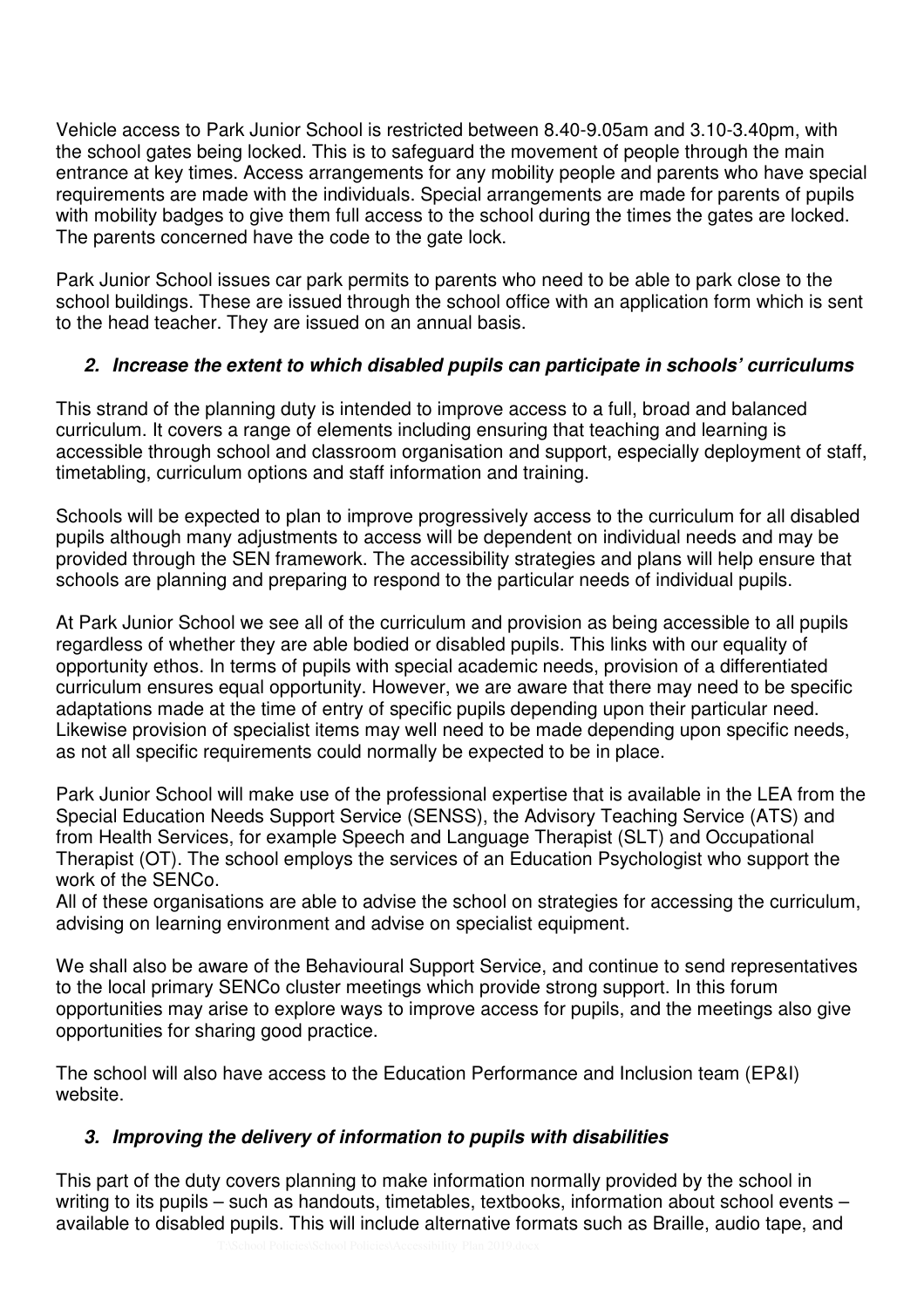large print and also the provision of the information orally, through lip speaking or sign language, through a recognised symbol system or ICT. This information should also be made available within a reasonable time frame and take account of the pupils' disabilities and pupils' and parents' preferred formats.

As this duty covers a very wide area of provision and need, it is likely to be responded to as the need arises. At Park Junior School in recent times examples of our response to this duty have included the provision of large print SATs tests and flash cards for SATs spelling. It has included provision of special dictionaries for EFL pupils, and access to specialist teaching for three EFL pupils. Members of staff have undertaken courses in BSL though there is no current need.

Training is regularly provided for staff, both within school and courses provided via specialist providers (e.g. ATS). Training is provided for staff to reflect on identified needs and in-line with the focus of the SDP for each academic year.

# **5.0 Other Related School Policies**

Equality for disabled pupils is included as an implicit aim in all of the school's policies and is supported by the school's other policies including:

- Disability Equality Scheme
- Teaching and Learning
- Safeguarding and Child Protection Policy
- Equal Opportunities Policy
- Behaviour and Discipline Policy
- Admissions Policy
- Attendance
- School Improvement Plan
- School Asset Management Plan
- Educational Visits
- Off Sites Visits
- SEN Policy
- Physical Positive handling Policy
- Exclusions

# **6.0 Key Aims**

Park Junior School aims to include all pupils, including those with disabilities, in the full life of the school. Our strategies to do this will include:

- Having high expectations of all pupils
- Finding ways in which all pupils can take part in the full curriculum including sport, music, DT and drama
- Planning out-of-school activities including all school trips and excursions so that pupils with disabilities can participate (for day visits sufficient adults will be made available to support and facilitate participation for disabled pupils, and venues will be chosen to be appropriate as far as possible). For residential visits in Y6 appropriate levels of support will be arranged and venues chosen so as not to preclude a disabled pupil from participation. (There is usually sufficient time to ensure this if a disabled child has been in school since admission to Year 3)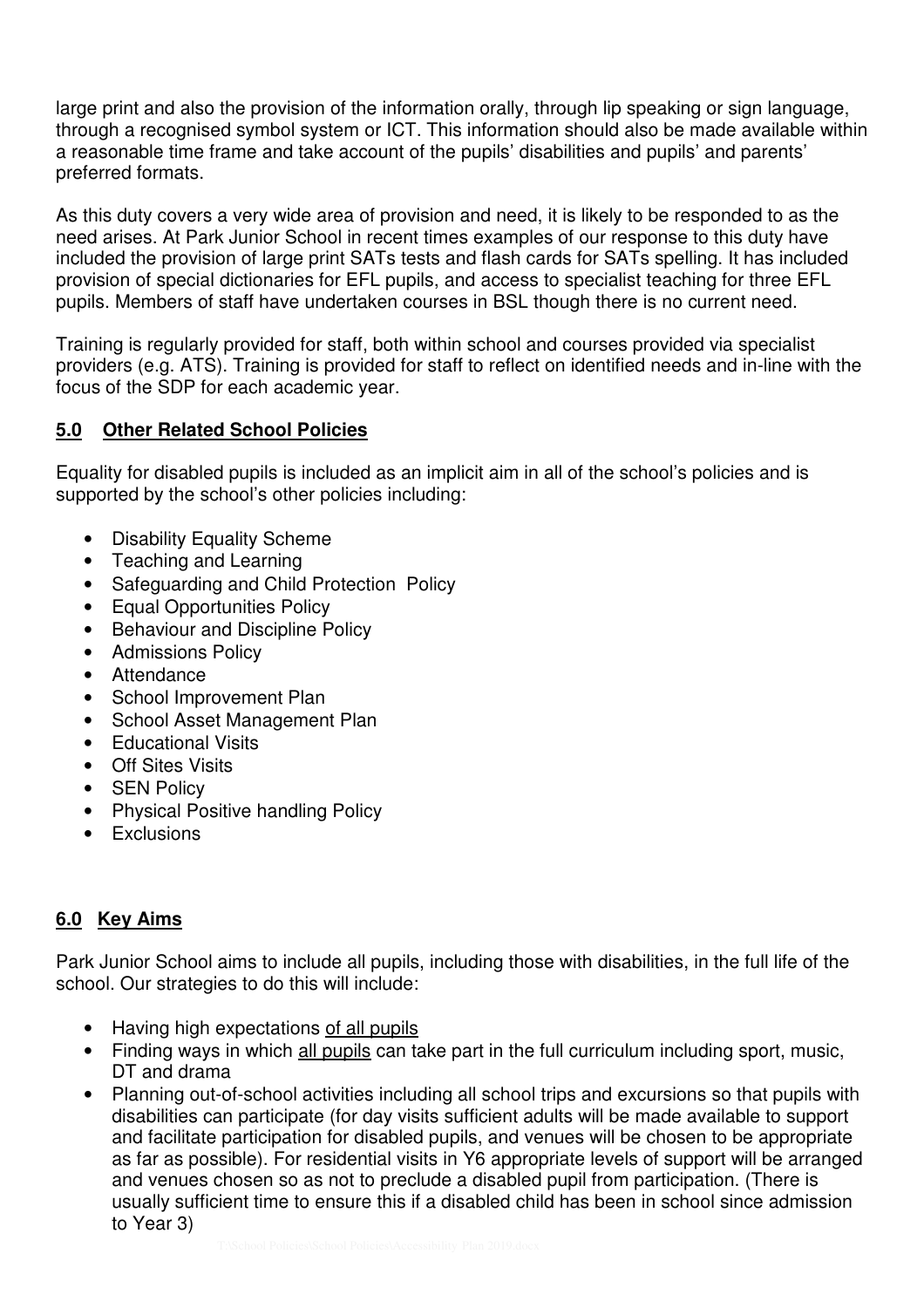- Setting admissions policy and criteria which does not discriminate against pupils with disabilities or treat them unfairly
- Devising teaching strategies which will remove barriers to learning and participation for pupils with disabilities
- Planning the physical environment of the school to cater for the needs of pupils with disabilities
- Raising of awareness of disability amongst school staff through a programme of training
- By providing written information for pupils with disabilities in a form which is user friendly
- By using language which does not offend in all its literature and make staff and pupils aware of the importance of language
- By examining our library provision and reading books to ensure that there are examples of positive images of disabled people

### **7.0 Monitoring Procedure**

Park Junior School recognises that the monitoring of practice is essential to ensure that pupils with disabilities are not being disadvantaged and that monitoring leads to action planning.

The following list contains areas that may be monitored with the **bold type** indicating essential areas:

- **Admissions**
- **Attainment**
- **Attendance**
- Punctuality
- Effects of pastoral strategies
- Rewards
- Sanctions
- **Exclusions**
- Response to teaching styles / subject
- SEN Register
- Setting / groups
- Effects of Literacy / Numeracy strategies
- Extra-Curricular Activities
- Homework
- **Selection and Recruitment of Staff**
- **Governing Body Representation**
- Parents attending consultation meetings
- Parents' involvement in the life of the school (PTA, parents evenings, classroom support, sports day, fetes etc.)

### **Senior Member of Staff Responsible:** The head teacher

### **Designated Member of Staff:** The SENco

**Governor Responsible:** SEN Governor